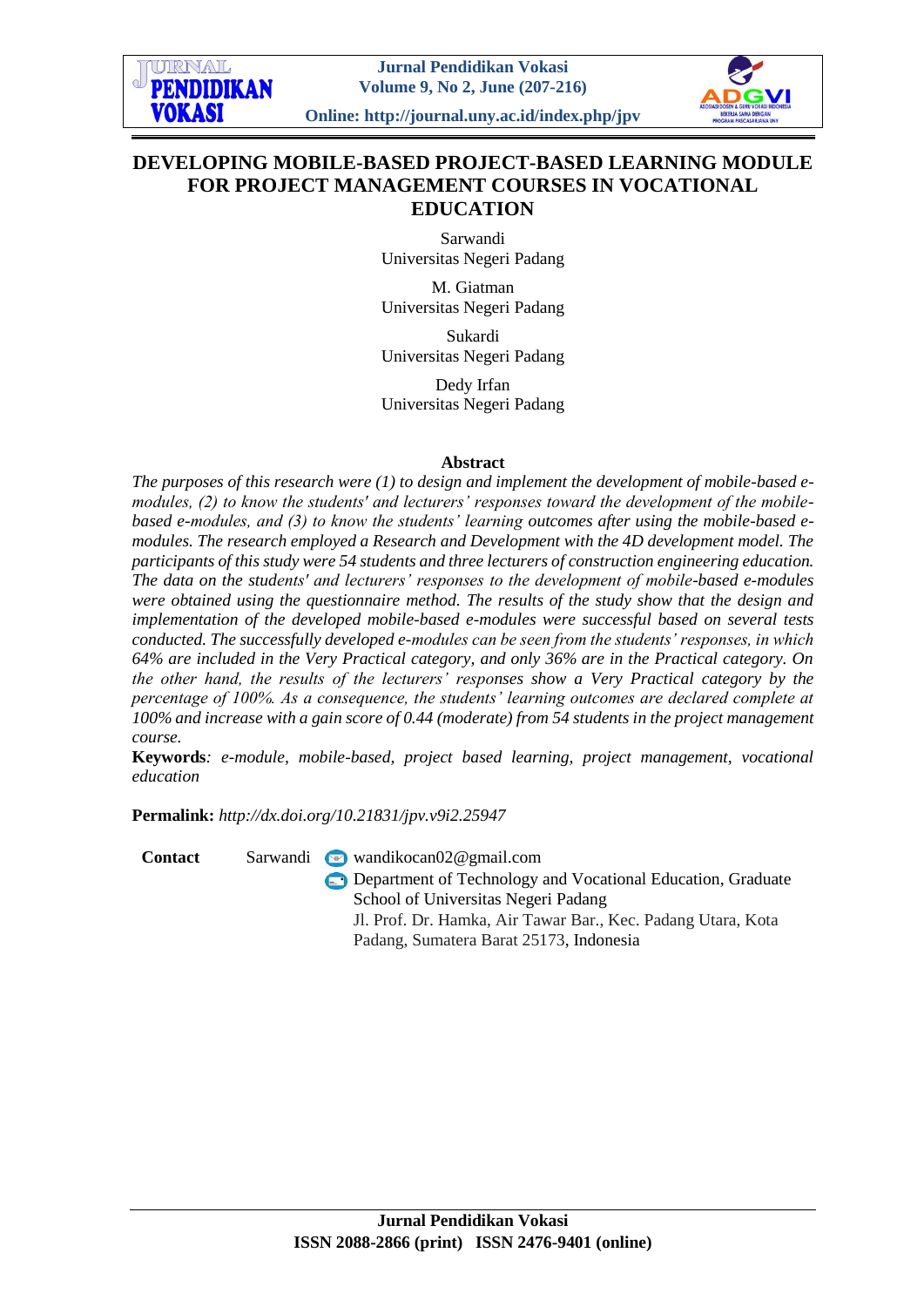# **INTRODUCTION**

Changes in the world are now entering the era of industrial revolution 4.0 or the fourth world industrial revolution, where technology becomes a necessity in human life. Everything has become limitless with unlimited use of computational power and data, due to the massive development of the internet and digital technology as human and machine movements and connectivity. The industrial revolution has changed the way humans work from using hands to turning into using machine tools so that they will disrupt various human activities.

The birth of Industry 4.0 can increase digitalization which is driven by four factors (Yahya, 2018), namely: (1) increased data volume, computational power, and connectivity; (2) the emergence of analysis, capability and business intelligence; (3) the occurrence of new forms of interaction between humans and machines; and (4) improvement of digital transfer instructions to the physical world, such as robotics and 3D printing. Hermann, Pentek, and Otto (2016) suggest that there are four industrial design principles 4.0. First, interconnection (connection), namely the ability of machines, devices, sensors, and people to communicate with each other through the Internet of Things (IoT) or the Internet of People (IoP). This principle requires collaboration, security, and standards. Second, information transparency, which is an information system's ability to create virtual copies of the physical world by enriching digital models with sensor data, including data analysis and information provision. Third, technical assistance which includes: (a) the ability of the assistance system to support humans by combining and evaluating information consciously to make the right decisions and solve urgent problems in a short time; (b) the ability of the system to support humans by carrying out various tasks that are unpleasant, too tiring, or unsafe; (c) visual and physical assistance. Fourth, decentralized decisions, which are the ability of the virtual physical system to make their own decisions and carry out their tasks as effectively as possible.

If you want to compete in the current digital era, Indonesia needs to immediately improve the capabilities and skills of human resources through education, become operators, and reliable analysis as a driver of the industry to achieve competitiveness and high

productivity (Syamsuar & Reflianto, 2018). By doing the aforementioned actions, Indonesia can jump into a developed country in the 4.0 industrial revolution. Wolter (Sung, 2018) identified the challenges of industry 4.0, namely: (1) information technology security issues; (2) reliability and stability of production machinery; (3) adequate shelling skills; (4) reluctance to change by stakeholders; and (5) loss of a lot of work because it turns into automation. Irianto (2017) simplifies the challenge of industry 4.0, namely: (1) industry readiness; (2) trusted workforce; (3) ease of socio-cultural arrangements; (4) diversification and job creation and industry opportunities 4.0, namely: (a) ecosystem innovation; (b) competitive industrial base; (c) investment in technology; and (d) integration of small and medium enterprises (SMEs) and entrepreneurship.

Challenges and opportunities for industry 4.0 to prevent various impacts on people's lives, one of which is the problem of unemployment. Data from the Central Bureau of Statistics (*Badan Pusat Statistik* or BPS) in 2017 also show the number of unemployed people from vocational high school (*Sekolah Menengah Kejuruan* or SMK) ranks the highest, namely 9.27%, followed by high school (*Sekolah Menengah Atas* or SMA) graduates of 7.03%, Diploma III (D3) graduates of 6.35 %, and the university graduates of 4.98%. It was identified that the cause of the high contribution of vocational education to the number of unemployed people in Indonesia was, one of which, caused by the lack of special skills and soft skills possessed. The Director-General Mukti (Sumber Daya IPTEK & DIKTI, 2018) said that human resources determine the progress of a country. Moreover, Indonesia must be ready to face the industrial revolution 4.0 or fourth-generation industry. He also believes that Indonesian Universities can survive in this era of industrial revolution if implementing 4C: (1) Critical Thinking, namely being skeptical and critical. (2) Creativity, which is, being able to produce innovations. (3) Communication, in which science and technology that are made. must be accepted by the public correctly and does not cause misunderstanding. (4) Collaboration, which is to cooperate and understand each other.

Answering the challenges of industry 4.0, Bukit (2014) states that vocational education as education is different from other educa-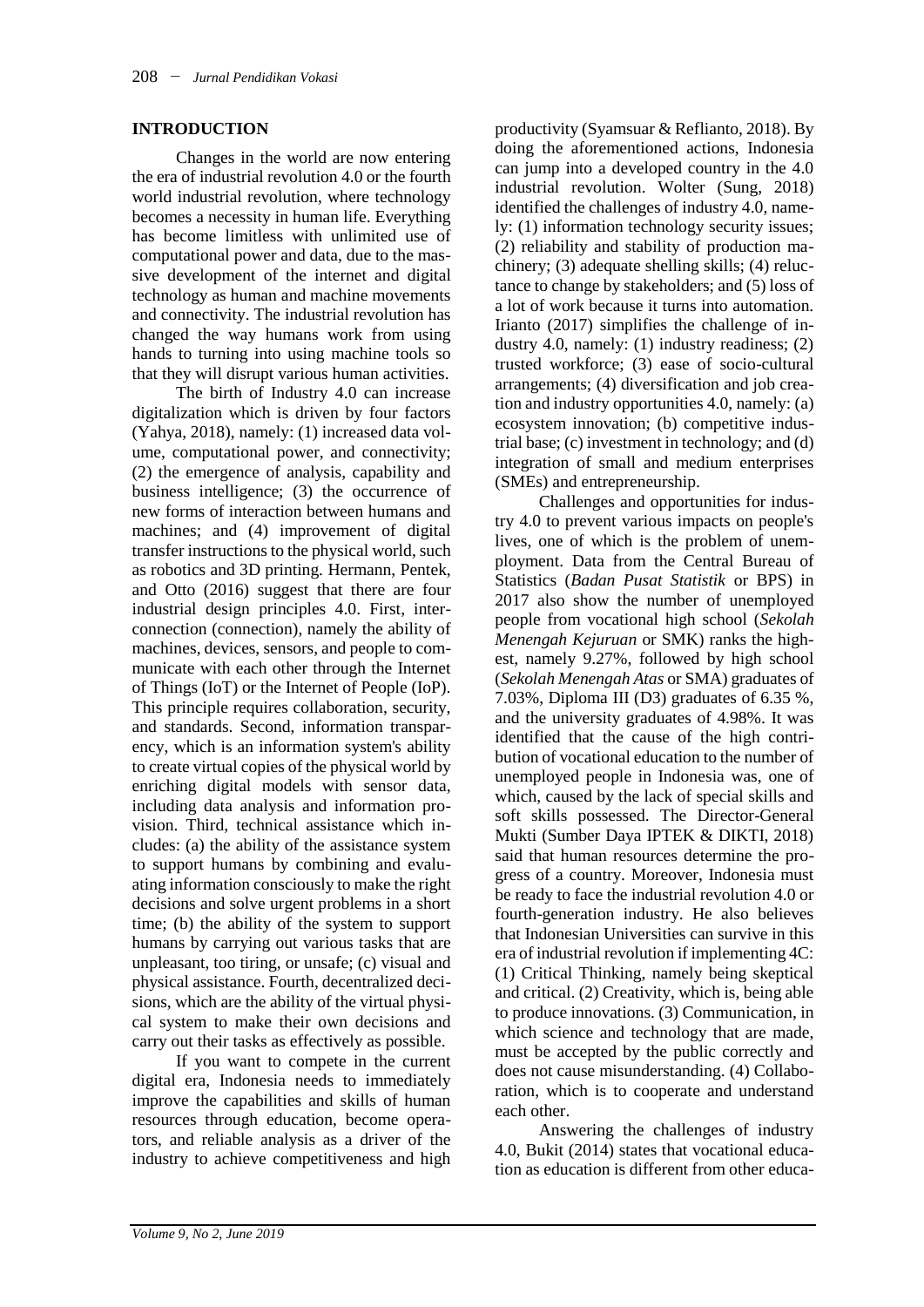tion, so it must have the following characteristics: (1) oriented to individual performance in the world of work; (2) special justification on real needs in the field; (3) curriculum focus on psychomotor, affective, and cognitive aspects; (4) the benchmark for suc-cess is not limited to school; (5) sensitivity to the world of work; (6) fulfillment of adequate facilities and infrastructure; and (7) community support. The challenge of the 4.0 industrial revolution must be answered quickly and precisely, so as not to affect increasing unemployment. The government seeks to respond to these challenges by focusing on improving the quality of human resources through vocational education in 2018. The government, through cross-ministerial and institutional policies, issued various policies. One of the government's policies is the revitalization of vocational education in Indonesia. Support from the government must include (1) a learning system, (2) education unit, (3) students, and (4) educators and education personnel. The revitalization of the learning system includes (1) curriculum and character education, (2) learning materials, (3) entrepreneurship, (4) alignment, and (5) evaluation. Adjusting the curriculum and learning system that is suitable for responding to the industrial revolution 4.0 is  $21<sup>st</sup>$ -century learning.



Figure 1. 21<sup>st</sup> Century Learning

According to Trilling and Fadel (2009), 21<sup>st</sup>-century learning is oriented towards digital lifestyles, critical thinking tools, learning research, and how knowledge works. The four orientations of the 21<sup>st</sup>-century learning are presented in Figure 1. Three of the orientations are very close to vocational education, namely how to work knowledge, strengthening thinking tools, and digital lifestyle. The workings of knowledge are the ability to collaborate on teams with locations, and with different tools, strengthening thinking tools is the ability to use

technology, digital tools, and services, and digital lifestyle is the ability to use and adapt to the digital era.

The content of learning in the  $21<sup>st</sup>$  century must always adjust to changes including in the era of industrial revolution 4.0. The learning process is expected to be able to fulfill 21<sup>st</sup>century skills, namely: (1) learning and innovation skills, including mastery of diverse knowledge and skills, learning and innovation, critical thinking and problem solving, communication and collaboration, and creativity; (2) digital literacy skills, including information literacy, media literacy and ICT literacy; (3) career and life skills, including flexibility and adaptability, and leadership and responsibility (Trilling & Fadel, 2009).

Universitas Negeri Padang has several faculties and departments, one of which is the Department of Construction Engineering Education, which, in that department, students will be taught a variety of subjects, one of which is Construction Project Management (Universitas Negeri Padang, 2017) in the aim of students can master and apply the course. In addition to compulsory courses, this Construction Project Management course is one of the requirements for conducting Industrial Field Practice. The learning process of the Construction Project Management course is carried out using modules and supporting media such as powerpoint slides. However, in reality, students still do not understand the learning of Construction Project Management so that student learning outcomes are low. Students' incomprehension of the Construction Project Management module can be seen from the learning outcomes at the final grade of this course.

Table 1. Value of 135 Students

|              |                          | 2015/2016 until 2017/2018 |                 |                                           |  |
|--------------|--------------------------|---------------------------|-----------------|-------------------------------------------|--|
| <b>Value</b> | <b>Total</b><br>students | Percentage<br>(%)         | Value<br>< 70(% | Average<br><b>Quality</b><br><b>Score</b> |  |
| A            | 4                        | 2.64%                     |                 |                                           |  |
| $A -$        | 13                       | 8.60%                     |                 |                                           |  |
| $B+$         | 28                       | 18.54%                    |                 |                                           |  |
| B            | 27                       | 17.88%                    |                 |                                           |  |
| $B -$        | 25                       | 16.55%                    |                 |                                           |  |
| $C+$         | 12                       | 7.94%                     | 40.4%           | B-                                        |  |
| C            | 5                        | 3.31%                     |                 |                                           |  |
| $C-$         | 6                        | 3.97%                     |                 |                                           |  |
| D            | 1                        | 0.66%                     |                 |                                           |  |
| E            | 12                       | 7.94%                     |                 |                                           |  |
| т            |                          |                           |                 |                                           |  |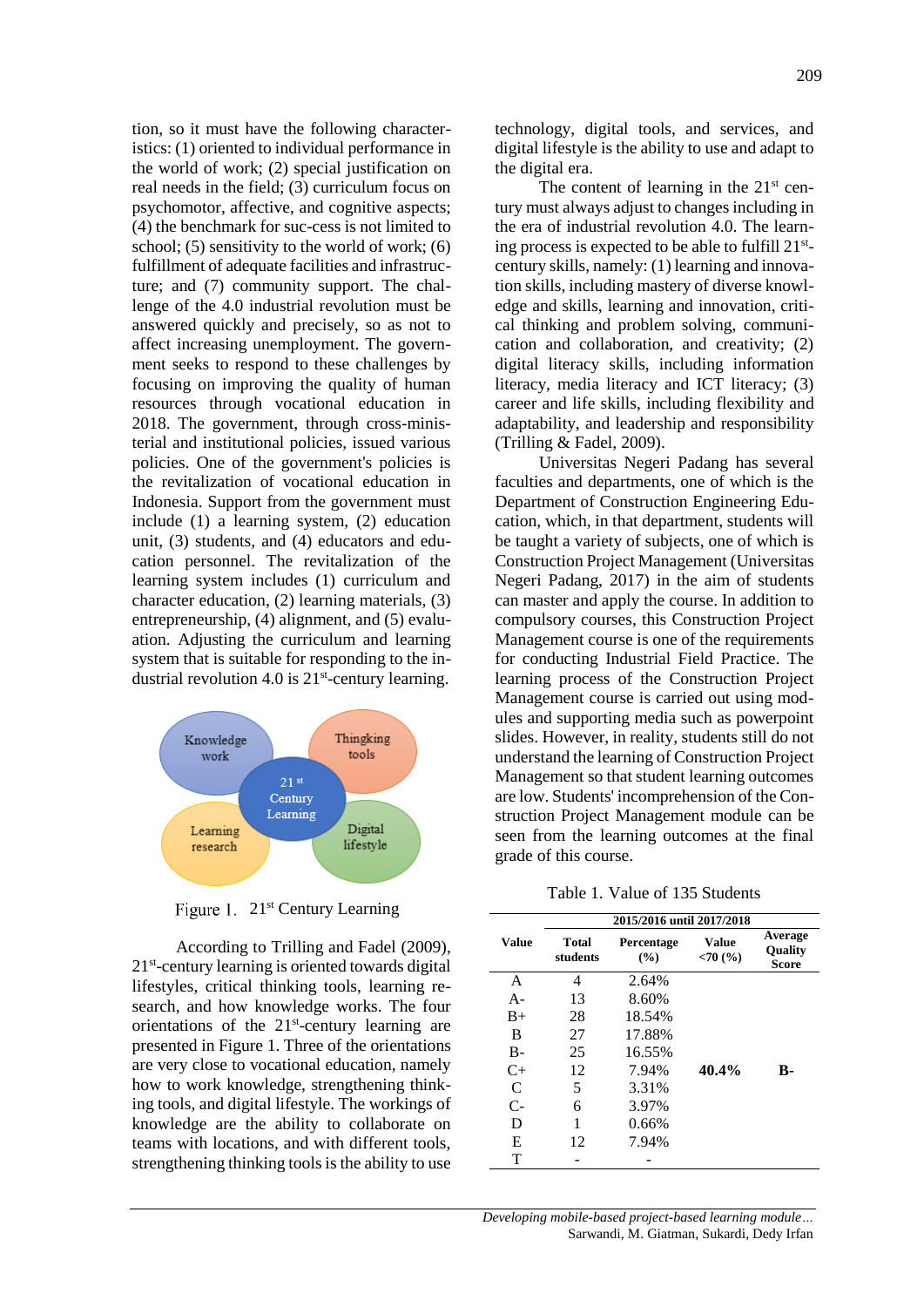In Table 1, it can be seen that the percentage of students who achieve the highest score (A) in the Construction Project Management course is only 2.64%. Meanwhile, the students who score less than 70 are 40.4% with an average quality score of B-. The data were obtained from a population of 135 students in the academic year of 2015/2016 until 2017/ 2018.

Based on observations of the modules which were used in the learning process, students find it difficult to understand the material, because the material which is presented is incomplete and less attractive so that students cannot learn independently. Besides, the module does not have a module format/framework that is complete and not in accordance with the needs and conditions that exist, such as the absence of module usage instructions, explanations for students, teacher roles, final goals, competencies to be achieved, and also ability checks.

Based on the Lecture Event Unit (*Satuan Acara Perkuliahan* or SAP) and direct observation in the classroom, the learning process in the Construction Project Management course is still carried out with lecture and question and answer methods. Consequently, the learning process becomes monotonous and uninteresting; students will not experience directly in understanding the material Management of the Construction Project so that it is less meaningful. Then, a learning model is needed that requires students to be active, creative, innovative, and think critically following the character of industry 4.0.

Sani (2014) defines project-based learning as learning with long-term activities that involve students in designing, making, and displaying products to overcome real-world problems. Project-based learning (PBL) is a learn-ing model that uses problems as the first step in gathering and integrating new knowledge based on their experience in actual activities. Through the PBL, the inquiry process begins by raising a guiding question and guiding students in a collaborative project that integrates various subjects (material) in the curriculum. PBL is an in-depth investigation of a real-world topic; it will be valuable for student attention and effort (Ministry of Education and Culture, 2014). The steps for implementing project-based learning can be explained by a diagram in Figure 2.



Figure 2. Project-Based Learning Steps (Source: Ministry of Education and Culture, 2014)

Based on the problems, which are, students have difficulty understanding the material so that the low final grade of the course, the modules used are not sufficient so students cannot learn independently, and the learning process still uses lecture and question and answer methods so students do not get direct experience, then, an action needs to be taken to overcome them. The action taken is developing mobile-based project-based learning e-module as a learning module in a more effective and innovative Construction Project Management course to make it easier for students to understand the material and increase independence in learning.

# **RESEARCH METHOD**

The research method used in this study is the Research and Development research method. It also employs a 4-D modeling technique (see Figure 3) consisting of four steps (Thiagarajan & Others, 1920).



Figure 3. 4-D Modeling Steps

Research that uses the research-anddevelopment method (Sugiyono, 2014) is a research in the form of needs analysis and is used to produce certain products as well as effectiveness tests on these products. Thus, this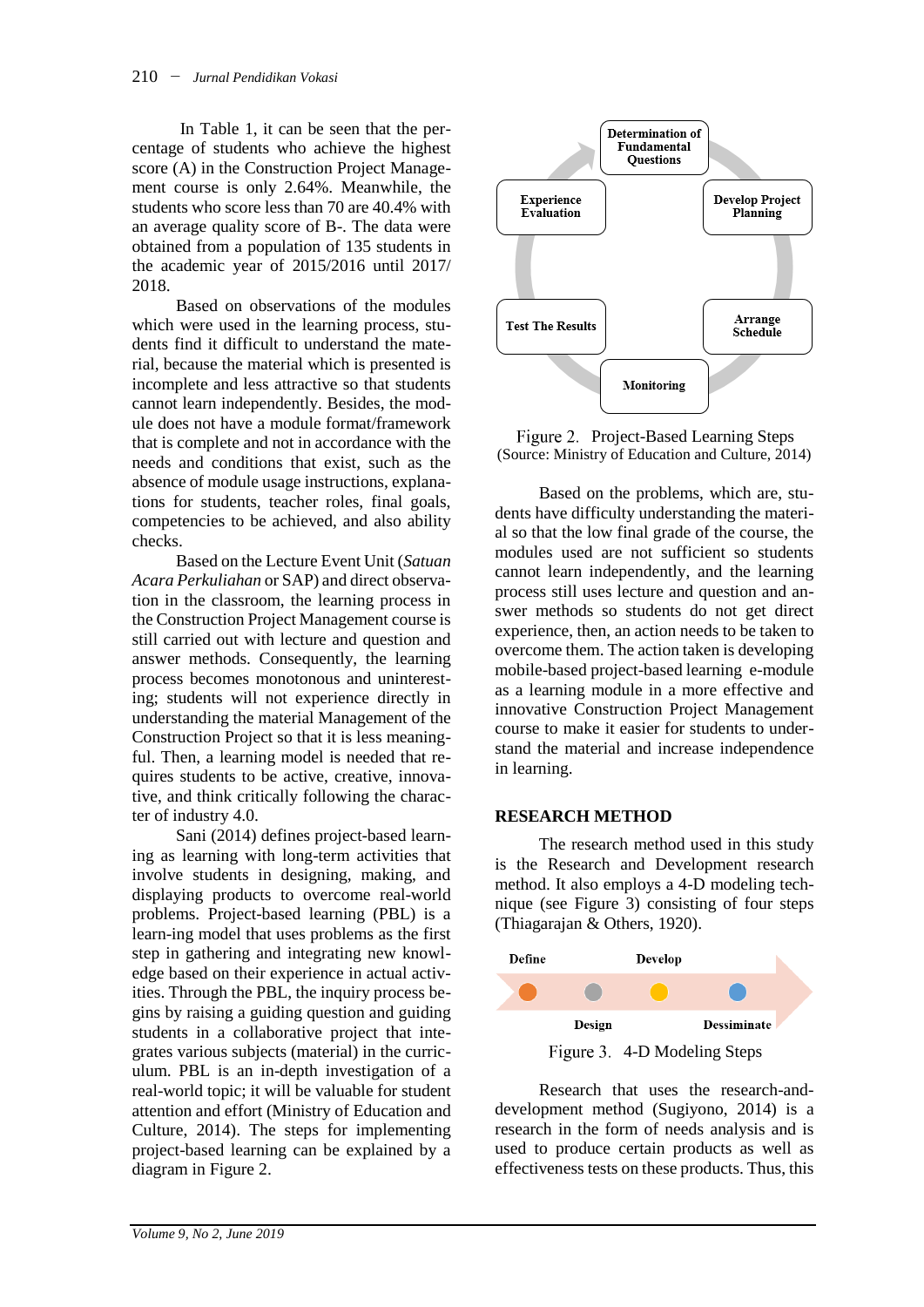development model is very suitable for developing a product so that products that are developed are valid, practical, and effective. The selection of the 4-D model in this study is based on the consideration that this type of research and model are arranged programmatically with sequences of systematic activities, aiming to produce products that are in accordance with the background of the research and are expected to support problemsolving contained within this research.

The trial subjects in this study were 54 students taking Project Management courses and three lecturers of Project Management courses. The research data were collected using the following techniques: observation, questionnaire, and test. Observations were done to observe the project management learning process related to the modules used so far. In addition, the questionnaire used in this study was a Likert scale questionnaire. The questionnaire was used to validate material and media experts, and also to assess the responses of students and lecturers to the use of e-modules developed. Then, the tests used during summative tests are pre-test and post-test to determine the effectiveness of e-modules as teaching materials that can help students understand project management material.

# **RESULTS AND DISCUSSION**

The development of this mobile-based project-based learning module was developed using a 4-D model consisting of four stages, namely, Define, Design, Develop, and Disseminate. Each stage is elaborated as follows.

# **Define**

The initial stage in developing the emodule was carrying out research and gathering information by several processes, such as observation, curriculum analysis, analysis of student characteristics, and analysis of the concepts. Each process is described as follows.

# *Observation*

Observations were carried out in the Department of Civil Engineering Education of the Construction Engineering Education Study Program at the Universitas Negeri Padang, especially in the Project Management course, aimed to find out what problems were faced in the field related to the Project Management course. One of the problems that occurred was that students had difficulty in understanding Project Management material, the modules used were inadequate, and the learning process still used lecture methods and responsibilities, so students did not get a direct understanding of Project Management concepts.

# *Curriculum Analysis*

This curriculum analysis refers to the Semester Learning Plan (*Rencana Pembelajaran Semester* or RPS) of Project Management courses. It is to find out the subject/subject being taught is in accordance with the standards of competence and basic competencies of the course. The discussion material developed in this e-module, as presented in Table 2, includes the calculation of the cost budget plan (*Rencana Anggaran Biaya* or RAB) and project work schedule preparation.

Table 2.Material Discussion

| Module I                                    | Module II                       |
|---------------------------------------------|---------------------------------|
| 1. Calculation of vol-<br>ume in the budget | 1. Types of work sche-<br>dules |
| plan                                        | 2. Establishment of net-        |
| 2. Calculation of unit                      | work planning (NWP)             |
| prices in the budget<br>plan                | 3. Making an S diagram          |
| 3. Complete calcula-                        |                                 |
| tion of the budget                          |                                 |
| plan                                        |                                 |

# *Student Characteristics Analysis*

The age of students studying this course generally 20 years old and above. Airasian et al. (2001) basically state that, at that age, every student is in the "create" category, which has been declared capable of designing, building, planning, producing, finding, renewing, perfecting, strengthening, beautifying, and also changing. Therefore, at that age, students have been given the opportunity to develop their own knowledge and understanding.

At the achievement of this stage, students are given the opportunity to increase their knowledge and understanding independently, and in the use of learning technology, it is hoped that they will be more motivated in learning. Studying the characteristics of students is also essential to make it easier to arrange the level of language in the e-module.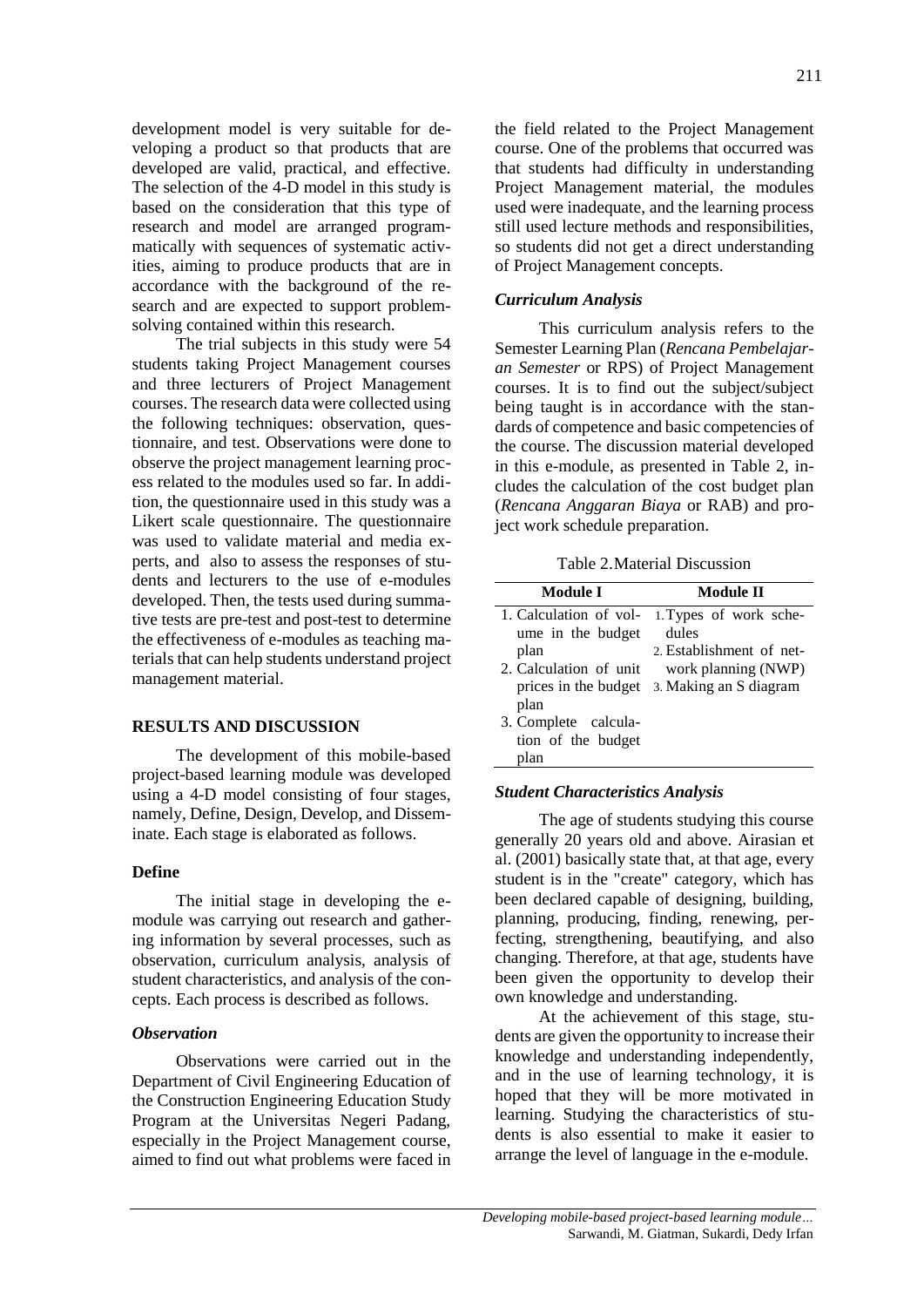# *Concept Analysis*

Concept analysis aims to determine the content and subject matter which are needed in the Project Management course. The development of this e-module is based on the main concepts that will be developed systematically and identifies supporting concepts that are relevant and related to the material in the Project Management course. The main concept in this Project Management course is that students are able to analyze volume calculations, calculate unit prices, calculate budget plans, and are able to apply the types of work schedules, making network planning, to making S curves.

# **Design**

At this stage, the researchers design the learning e-module through several stages. Each stage is elaborated as follows.

### *Test Preparation*

At this stage, the preparation of tests is used as a tool to determine the ability of students (pre-test) and as an evaluation tool after the implementation of lecture activities (posttest) using e-modules in the Project Manage-



Figure 4. The Opening Page Figure 5. Home Page

ment course. The tests are arranged in the form of a multiple-choice objective test. The tests that have been prepared are validated by experts in their fields with valid results or very as expected.

## *Media Selection*

The purpose of media selection is to identify the right learning media in order to present the material presented. In this study, the selected media is a mobile-based application which is designed using an android studio. This application is the choice of researchers because it can be used in the field of learning, efficient, and lightweight for use in various types of mobile devices.

### *Designing Prototype*

At this stage, the design framework for the display of mobile-based PBL e-module design includes the opening page, main menu, material page, presentation of material, and evaluation of multiple-choice questions. Figure 4, Figure 5, Figure 6, and Figure 7 are the display of each page in the mobile-based projectbased learning e-module for Project Management courses.

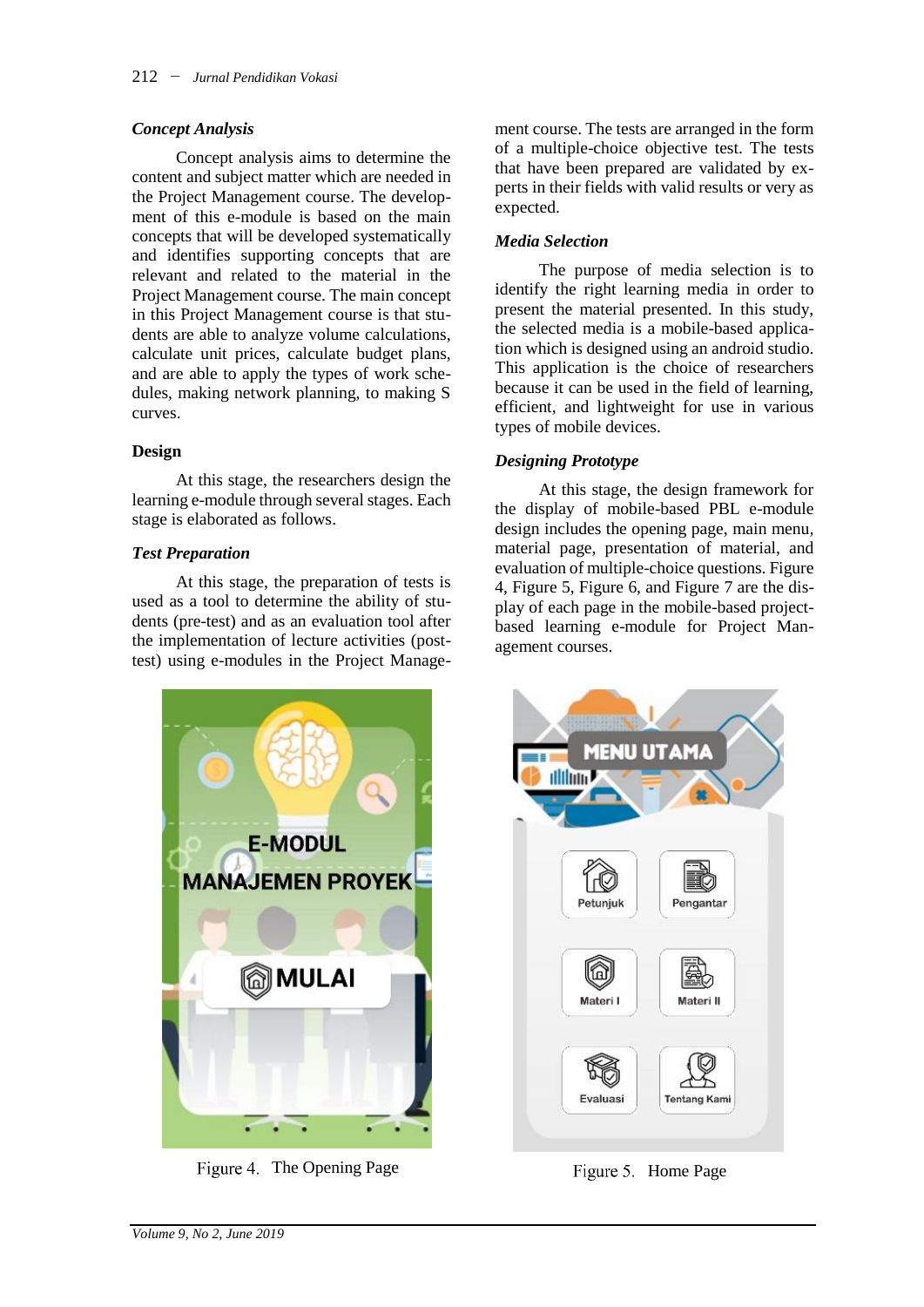Figure 4 shows the opening page to enter the main menu. Figure 5 presents the display of the home page, which is the main page that contains instructions for using e-modules, preface, material I, material II, evaluation, and profile of the developer. Figure 6 presents the material description, in which a choice of material to be studied is embedded, starting from the calculation of volume, unit price analysis, to the making of curves S. Figure 7 shows the display of material that is presented in full, making it easier for students to understand the concept of project management.

### **Develop**

After passing the design stage, the researchers enter the development stage. This stage aims to obtain a learning e-module that is valid, practical, and effective to use. The development phase consists of evaluating material and media validation, up to practicality assessments, and the effectiveness test phase. Data retrieval validity and practicality is done by using a questionnaire. The questionnaire used previously has gone through the stage of validity testing by experts who understand the questionnaire instrument. Questionnaires that have



been tested by validators have been declared appropriate for testing material validity, testing media validity, and practicality tests.

## *Validity Analysis*

The validation test phase is done to obtain a valid learning e-module status. Validation test data are obtained through validation instruments filled in by the validator. The validator also has the right to provide input on the material and media of the e-learning module developed; then, the input can be used as a revision for researchers in the development of this learning e-module. The results of the assessment given from each validator were analyzed using the statistical Aiken's V formula. Table 3 and Table 4 present the result of the questionnaire data analysis from the results of expert validation testing.

Table 3.Results of Media Validation Analysis

| <b>Validator</b> | Validity<br><b>Result</b> | Category |
|------------------|---------------------------|----------|
| Validator I      | 0.85                      | Valid    |
| Validator II     | 0.83                      | Valid    |
| Validator III    | 0.94                      | Valid    |
| Average          | 0.87                      | Valid    |



Figure 6. Material Description Figure 7. Material Presentation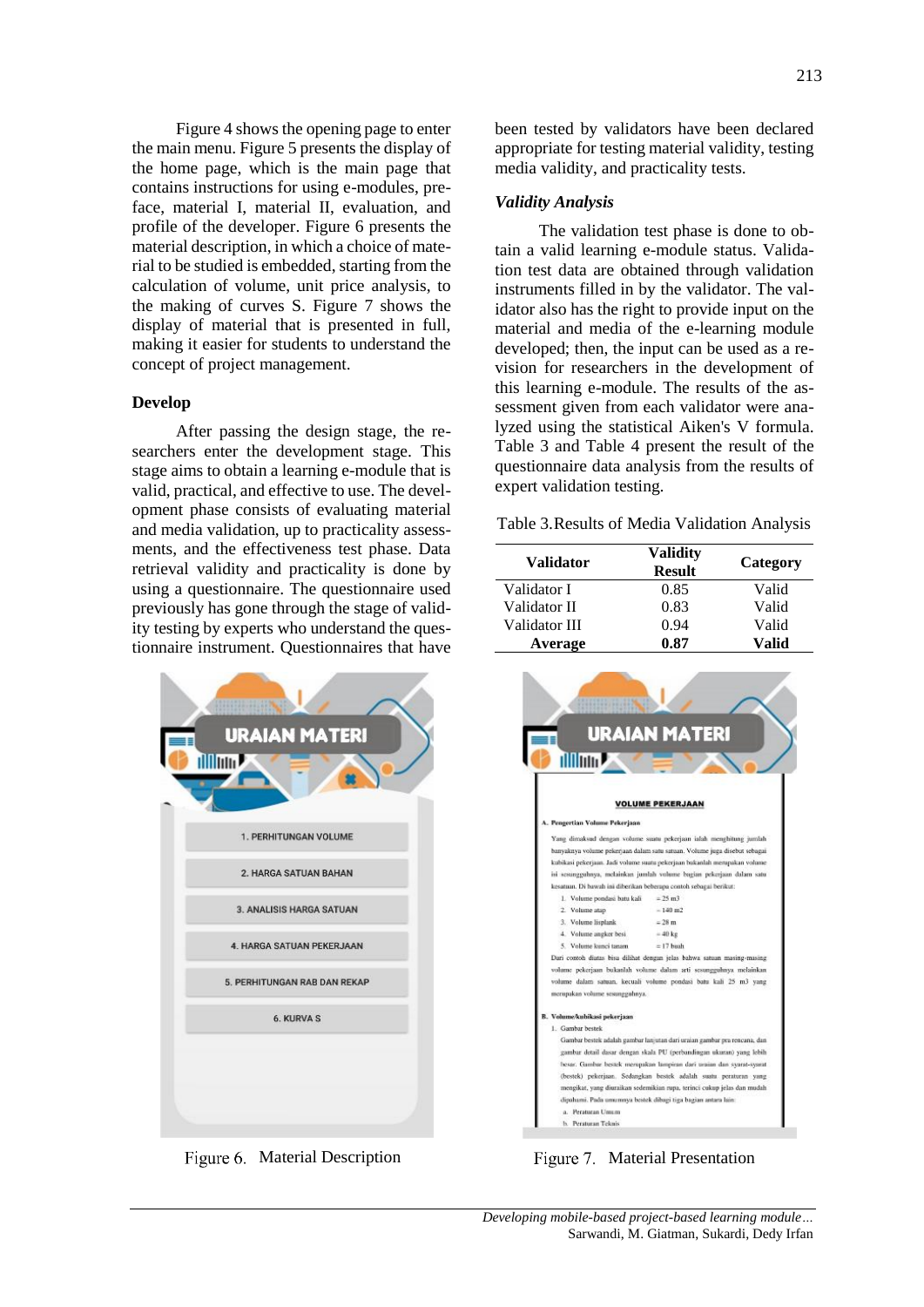| <b>Validator</b> | <b>Validity</b><br><b>Result</b> | Category |
|------------------|----------------------------------|----------|
| Validator I      | 0.76                             | Valid    |
| Validator II     | 0.80                             | Valid    |
| Validator III    | 0.93                             | Valid    |
| Average          | 0.83                             | Valid    |

Table 4. Results of Material Validation Analysis

Based on data analysis in Table 3 and Table 4, it can be seen that the values of media and material validation are not in the range of values <0.66 with invalid categories. Thus, so it indicates that the project of the e-module of mobile-based project-based learning in Management courses is valid.

### *Practicality Analysis*

Practical testing is a field test that is useful to see the practicality of this mobile-based e-module. E-modules are said to have high practicality if they are practical and easy to use. Practical test data were obtained from filling in the practicality questionnaire of the e-learning module, which was filled by three lecturers who taught Project Management courses and 54 students who took Project Management courses. These data are obtained after learning using e-modules that have been developed. The results obtained from the practicality test of lecturers and students can be seen in Table 5 and Table 6.

Table 5. Results of Practical Analysis of Lecturers

| <b>Respondent</b> | <b>Result</b> | Category              |
|-------------------|---------------|-----------------------|
| Respondent I      | 97            | <b>Very Practical</b> |
| Respondent II     | 95            | <b>Very Practical</b> |
| Respondent III    | 84            | <b>Very Practical</b> |
| Average           | 92            | <b>Very Practical</b> |

Table 6.Results of Practical Analysis of Students

| <b>Respondent</b> | <b>Result</b> | Category              |
|-------------------|---------------|-----------------------|
| 45 Students       | 64%           | <b>Very Practical</b> |
|                   | 36%           | Practical             |

# *Effectiveness Analysis*

Summative tests were carried out in the form of field tests with pre-test and post-test designs. The instrument of data collection used to determine the effectiveness of this product is a multiple-choice written test with questions

about procedural knowledge to uncover the level of understanding of students. The e-module that has been developed is then implemented to students to find out the differences caused by the use of the e-module. Summative tests are conducted on 54 VI-semester students who take Project Management courses. It is obtained that the average pre-test result of students' learning outcomes before using e-modules is 57 with the value of quality C, while the average post-test of their learning outcomes after using e-modules is 76 with a quality value of B+ or categorized as Very Good. Furthermore, the e-module is said to be effective if the gain score obtained is  $\geq 0.30$  or at least in the moderate category. The gain score obtained can be seen in Table 7.

Table 7.Gain Score Analysis

| N  | <b>Pre-test</b><br>Average | Post-test<br>Average | <b>Gain Score</b> |
|----|----------------------------|----------------------|-------------------|
| 54 | 57                         | 76                   | 0.44              |
|    | Category                   |                      | Moderate          |

Student learning outcomes are said to be complete if they get a minimum score of ≤50 or a minimum in the C- category. If seen from the completeness of student learning outcomes after using the learning e-module, students get a minimum score of 65 or in the B- category, so that it indicates that all students complete 100% with the data are presented in Table 8.

Table 8.Analysis of Learning Outcomes

| N  | Max   | Min   |     | <b>Range of Values</b> |  |
|----|-------|-------|-----|------------------------|--|
|    | Value | Value | 50ء |                        |  |
| ۲4 |       | 65    |     |                        |  |

#### **Disseminate**

The dissemination phase is carried out by applying this e-module in the teaching and learning process in the Project Management course. During the dissemination process, students seriously listen to the explanation of the e-learning module. Distribution is also carried out by promoting e-modules at other universities with the same majors as Construction Engineering Education. Moreover, dissemination is carried out by spreading the e-modules through Playstore and social media with the aim to be able to promote a wider scope, so that e-modules can be known and used by more users.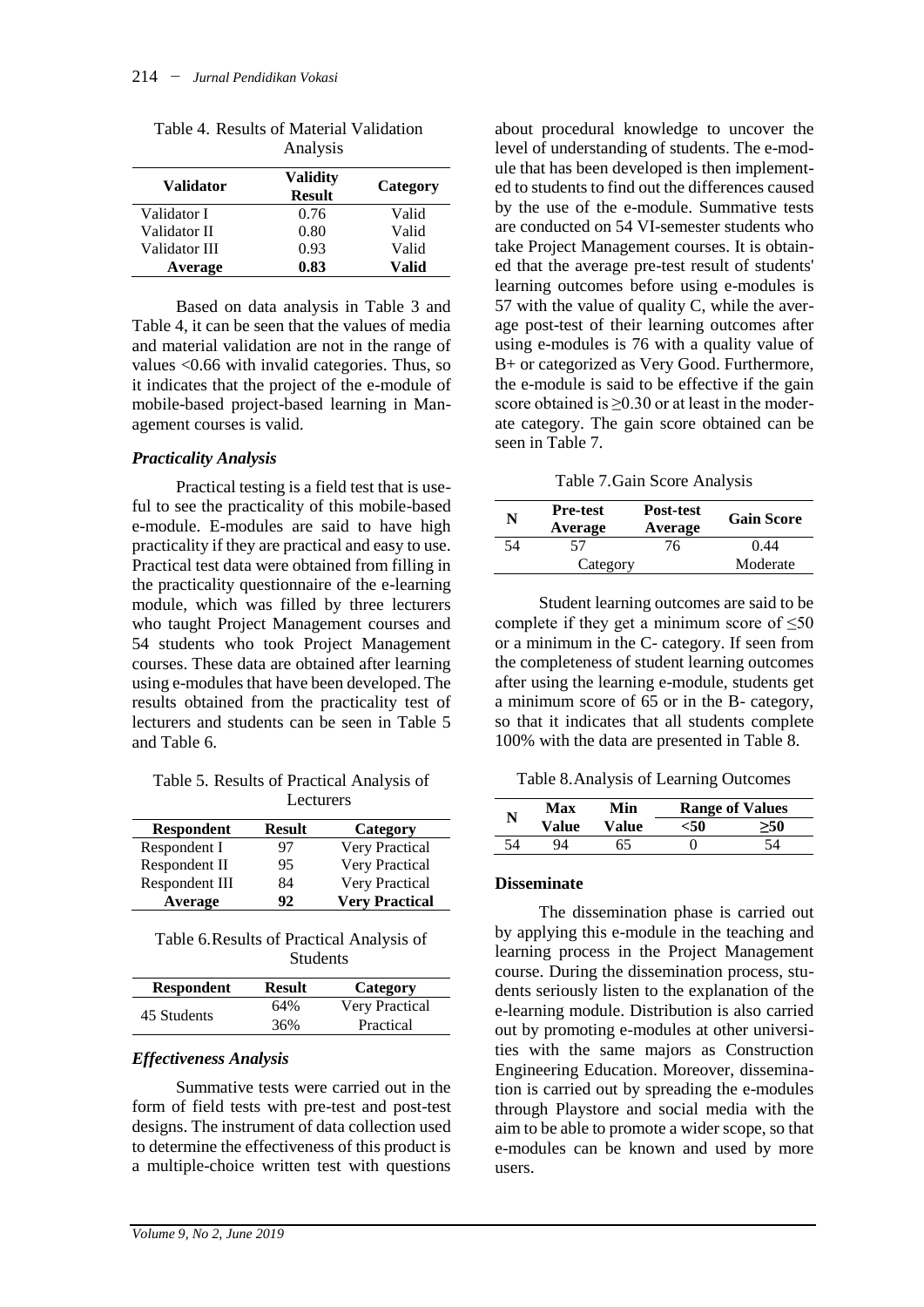#### **CONCLUSION**

This research has produced a mobilebased project-based learning e-module that contains text and images on Project Management subject matter. The e-module consists of several sections, such as the main menu, material page, evaluation page, and others.

Experts state the e-learning module for Project Management courses as valid e-modules with an average rating of media aspects of 0.87, as well as material aspects of 0.83. For the e-module's practicality level, as assessed by subject lecturers, it obtains an average percentage of 100% in the category of Very Practical, and as assessed by students, it obtains an average percentage of 64% which is in the category of Very Practical while 36% is in the Practical category. The e-learning modules produced are also stated to be effective in improving student learning outcomes, which are known from classical judgments that there are differences in students' learning outcomes before and after the use of media in the learning process. In addition, it is also supported by the Gain score calculation, which is worth 0.44 with the moderate category.

Based on conclusions and the results of research that has been feasible and tested, the implication is that this study has produced a project-based learning e-module that can be used in lectures for Project Management courses. The mobile-based e-module is chosen because it is faster and supports more active learning so that students have a high enough ability to be able to provoke direct and independent understanding, interests, and learning experiences. This e-module can be used easily by lecturers and students. The importance of this mobile-based project-based learning emodule for Project Management courses is that the e-module developed can foster creativity, educator innovation in creating a pleasant learning environment, fostering interest and desire of students to study with lecturers' direction and independently.

# **ACKNOWLEDGMENTS**

This research was funded by the Ministry of Research, Technology, and Higher Education. The researchers are very grateful to all the lecturers and students who helped to complete this research.

#### **REFERENCES**

- Airasian, P. W., Cruikshank, K. A., Mayer, R. E., Pintrich, P. R., Raths, J., & Wittrock, M. C. (2001). *A taxonomy for learning, teaching, and assessing: A revision of Bloom's Taxonomy of educational objectives*. (L. W. Anderson & D. R. Krathwohl, Eds.). New York, NY: Longman.
- Bukit, M. (2014). *Strategi dan inovasi pendidikan kejuruan: Dari kompetensi ke kompetisi*. Bandung: Alfabeta.
- Hermann, M., Pentek, T., & Otto, B. (2016). Design principles for industrie 4.0 scenarios. In *Proceedings of the Annual Hawaii International Conference on System Sciences* (Vol. 2016-March, pp. 3928–3937). IEEE Computer Society. https://doi.org/10.1109/HICSS.2016.48 8
- Irianto, D. (2017). Industry 4.0: The challenges of tomorrow. In *Kongres VIII Badan Penyelenggara Pendidikan Tinggi Teknik Industri Indonesia (BKSTI) - Seminar Nasional Teknik Industri (SNTI) dan Seminar Nasional Terpadu Keilmuan Teknik Industri (SATELIT) 2017*. Malang: Department of Industrial Engineering, Faculty of Engineering, Universitas Brawijaya.
- Ministry of Education and Culture. (2014). *Materi pelatihan guru: Implementasi kurikulum 2013 tahun ajaran 2014/2015 - mata pelajaran IPA SMP/MTs*. Jakarta: Ministry of Education and Culture of Republic of Indonesia.
- Sani, R. A. (2014). *Pembelajaran saintifik*. Jakarta: Bumi Aksara.
- Sugiyono, S. (2014). *Metode penelitian pendidikan pendekatan kuantitatif, kualitatif, dan R&D*. Bandung: Alfabeta.
- Sumber Daya IPTEK & DIKTI. (2018). Formula 4C untuk bertahan pada era revolusi industri 4.0. *Sumber Daya Iptek Dan Dikti Kemenristekdikti*. Retrieved from http://sumberdaya.ristekdikti.go.id /index.php/2018/05/04/formula-4c-untu k-bertahan-pada-era-revolusi-industri-4-0/